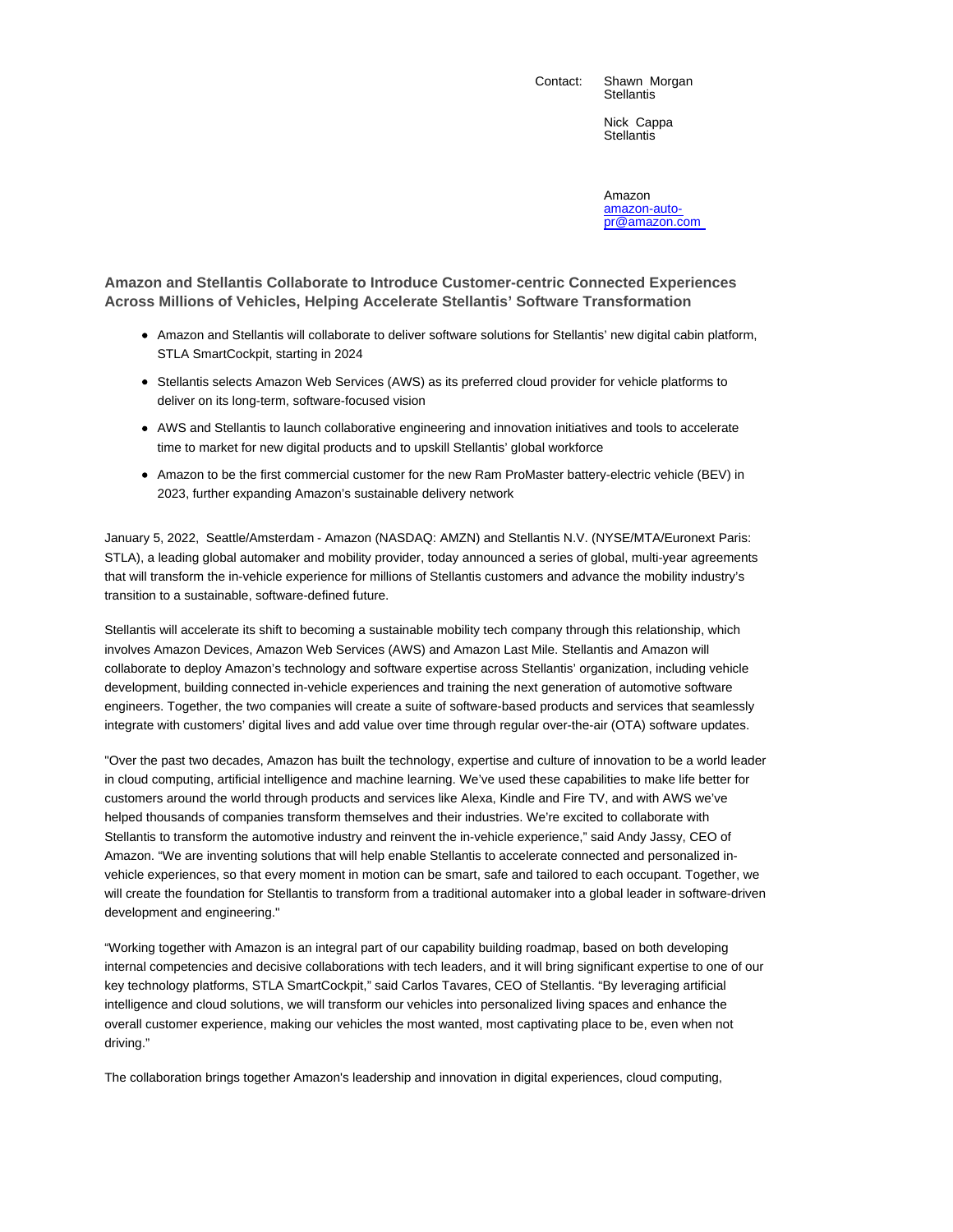artificial intelligence (AI) and machine learning with Stellantis' automotive engineering excellence and portfolio of 14 iconic vehicle brands. Stellantis outlined its software strategy during its Software Day program in December 2021.

The collaboration will focus on several areas.

## **STLA SmartCockpit**

Amazon and Stellantis will collaborate to deliver software for STLA SmartCockpit, which will run in millions of Stellantis vehicles globally starting in 2024. The software-defined platform will seamlessly integrate with customers' digital lives to create personalized, intuitive in-vehicle experiences through AI-enhanced applications for entertainment, Alexa-enabled voice assistance, navigation, vehicle maintenance, ecommerce marketplaces and payment services.

The STLA SmartCockpit platform will use Amazon products and solutions that are purpose-built for vehicles, and Stellantis will have the flexibility to create custom, brand- and vehicle-specific capabilities. The software will offer curated services and experiences through an app store, all displayed through an intelligent, adaptive, user-interface design that presents timely, relevant information and features suited to each occupant's individual needs and preferences.

STLA SmartCockpit will adapt to customers' behaviors and interests, wherever their passions take them, from the start of a journey at home, on the road or off. For example, Chrysler Pacifica vehicles could offer a family-trip planner that recommends media content, points of interest, restaurants and other fun stops along the route. Jeep® vehicles could come with a digital off-road "coach" to help customers calibrate the vehicle and optimize performance before tackling tough terrain.

Integration with Amazon's leading smart home and security services will allow customers to proactively monitor and manage their homes while on the go. Stellantis customers will also be able to manage their vehicles from their Alexaenabled devices at home or their Alexa smartphone app, including using custom Alexa skills to set the in-cabin temperature before getting into their vehicle, schedule service or order accessories.

The development work on STLA SmartCockpit will leverage Mobile Drive, the joint venture formed by Stellantis and Foxconn in 2021, to develop breakthrough digital cockpits and personalized connected services.

## **Collaborative Engineering and Innovation**

As part of this multi-year engagement, Stellantis has selected AWS as its preferred cloud provider for vehicle platforms. Together, Stellantis and Amazon plan to build the next generation of cloud-enabled infrastructure for vehicle platforms, including for STLA SmartCockpit.

Stellantis plans to migrate its current vehicle data pipeline across its brands and geographies into a cloud-based data mesh, making use of AWS' advanced capabilities for scalable and durable real-time data streaming. By moving to an AWS-powered data mesh, Stellantis engineers can use the tools and interface that best suit each project. Stellantis also aims to accelerate the time to market for new digital products that leverage AWS machine learning to deliver greater personalization and more accurate predictive maintenance.

Both companies are creating a cloud-based product development environment called the Virtual Engineering Workbench, which provides automated workflows to manage software development and testing, high-performance simulations, machine learning model training, and data collection and analysis.

### **Innovation Hubs, Agile-auto Software and Data Academy**

Stellantis recently announced the launch of a Software Academy for the upskilling and reskilling of existing and new employees. As part of this, Stellantis and AWS also plan to launch a new global learning curriculum, called the Agileauto Software and Data Academy, which will cover software, data and cloud technology. Stellantis will also train more than 5,000 developers and engineers by 2024 in AWS-related cloud technologies to accelerate its transformation into a data-driven enterprise in the cloud.

To further speed development activities and reduce time to market for new capabilities, Stellantis and AWS will launch a global network of AWS-powered Innovation Hubs where experts from both companies will innovate using the breadth and depth of AWS cloud services.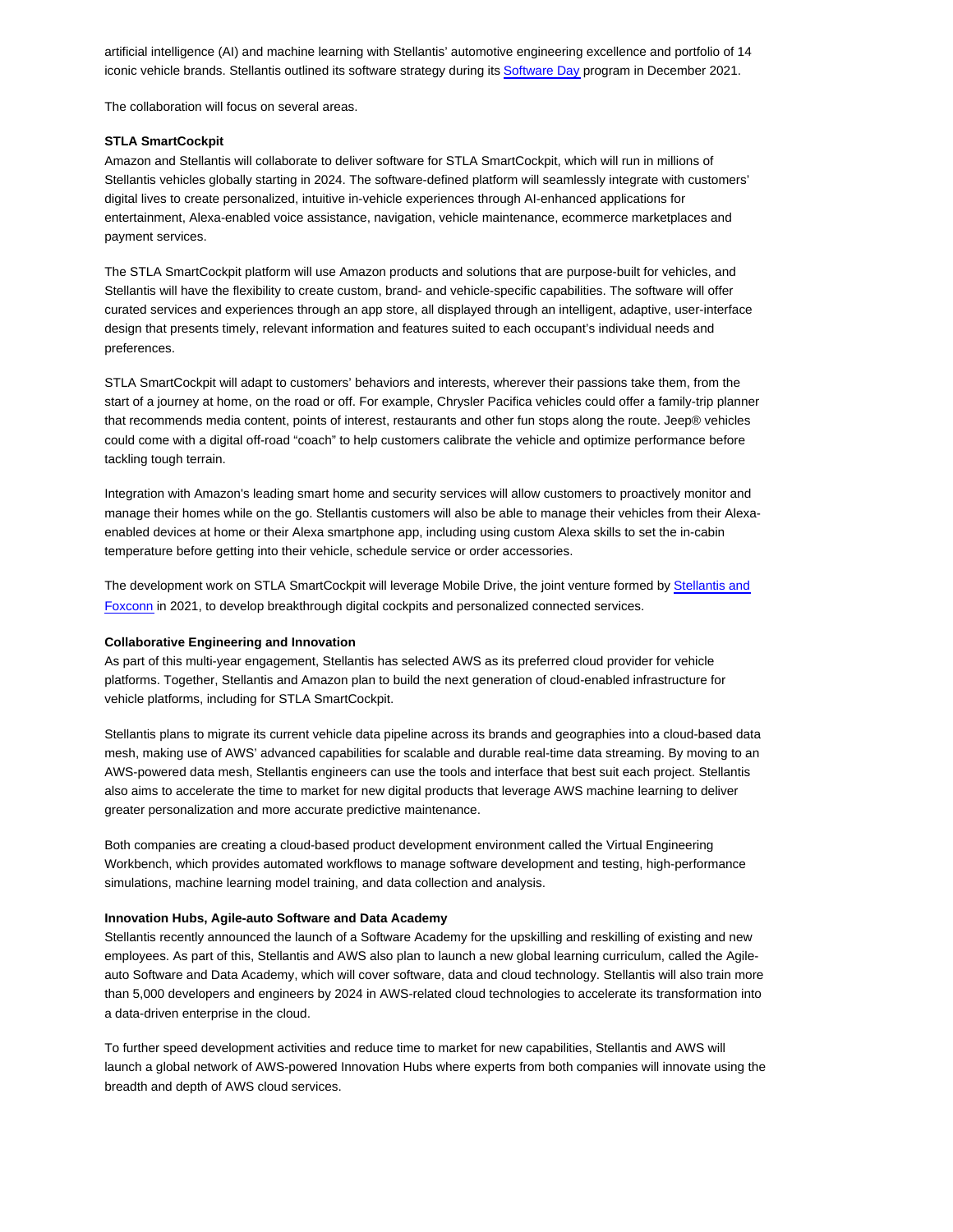## **Expanding Amazon's Sustainable Delivery Network**

Stellantis has provided tens of thousands of light commercial vehicles (LCVs) to Amazon since 2018 to support its last-mile operations in North America and Europe, including Ram ProMaster, Fiat Ducato, and Peugeot and Citroën LCVs.

In support of The Climate Pledge and its commitment to be net-zero carbon by 2040, Amazon is transforming its lastmile operations with new sustainable solutions. As part of a separate agreement with Stellantis, Amazon will be the first commercial customer for Stellantis' new Ram ProMaster battery-electric vehicle (BEV), launching in 2023. Stellantis, with input from Amazon, designed the vehicle with unique last-mile delivery features. Amazon will deploy the vehicles to routes across the United States. Building on the current relationship and as part of the long-term agreement, Stellantis and Amazon will be putting thousands of BEV ProMasters on the road every year.

## **Building from a Strong Foundation**

Today's announcement expands on existing areas of collaboration between Stellantis and Amazon. Stellantis was the first automaker to integrate the Amazon Fire TV experience with the release of the all-new 2022 Wagoneer and Grand Wagoneer, and will bring this same in-vehicle entertainment experience to Jeep Grand Cherokee and Chrysler Pacifica. Stellantis was also the first automotive OEM to announce plans to implement Alexa Custom Assistant,a solution which makes it possible to create custom, intelligent AI and voice-driven experiences built on Alexa technology. Today, Stellantis also offers the Alexa Built-in voice experience in its vehicles around the world, making it easy to navigate, play music, listen to podcasts and audiobooks, make calls, manage calendars, hear the news, check the weather, control smart home devices and more, just by asking Alexa.

# **Amazon**

Amazon is guided by four principles: customer obsession rather than competitor focus, passion for invention, commitment to operational excellence and long-term thinking. Amazon strives to be Earth's most customer-centric company, Earth's best employer, and Earth's safest place to work. Customer reviews, 1-Click shopping, personalized recommendations, Prime, Fulfillment by Amazon, AWS, Kindle Direct Publishing, Kindle, Career Choice, Fire tablets, Fire TV, Amazon Echo, Alexa, Just Walk Out technology, Amazon Studios and The Climate Pledge are some of the things pioneered by Amazon. For more information, visit amazon.com/about and follow @AmazonNews.

#### **Amazon Web Services**

For more than 15 years, Amazon Web Services has been the world's most comprehensive and broadly adopted cloud offering. AWS has been continually expanding its services to support virtually any cloud workload, and it now has more than 200 fully featured services for compute, storage, databases, networking, analytics, machine learning and artificial intelligence (AI), Internet of Things (IoT), mobile, security, hybrid, virtual and augmented reality (VR and AR), media, and application development, deployment, and management from 84 Availability Zones within 26 geographic regions, with announced plans for 24 more Availability Zones and eight more AWS Regions in Australia, Canada, India, Israel, New Zealand, Spain, Switzerland, and the United Arab Emirates. Millions of customers, including the fastest growing startups, largest enterprises and leading government agencies, trust AWS to power their infrastructure, become more agile and lower costs. To learn more about AWS, visit aws.amazon.com.

#### **Stellantis**

Stellantis (NYSE / MTA / Euronext Paris: STLA) is one of the world's leading automakers and a mobility provider, guided by a clear vision: to offer freedom of movement with distinctive, affordable and reliable mobility solutions. In addition to the Company's rich heritage and broad geographic presence, its greatest strengths lie in its sustainable performance, depth of experience and the wide-ranging talents of employees working around the globe. Stellantis leverages its broad and iconic brand portfolio, which was founded by visionaries who infused the marques with passion and a competitive spirit that speaks to employees and customers alike. Stellantis aspires to become the greatest, not the biggest while creating added value for all stakeholders as well as the communities in which it operates. For more information, visit stellantis.com.

## **Forward-Looking Statements**

This communication contains forward-looking statements. In particular, statements regarding future events and anticipated results of operations, product and business strategies, the anticipated benefits of the proposed collaboration, future financial and operating results, the anticipated dates for product introductions and other